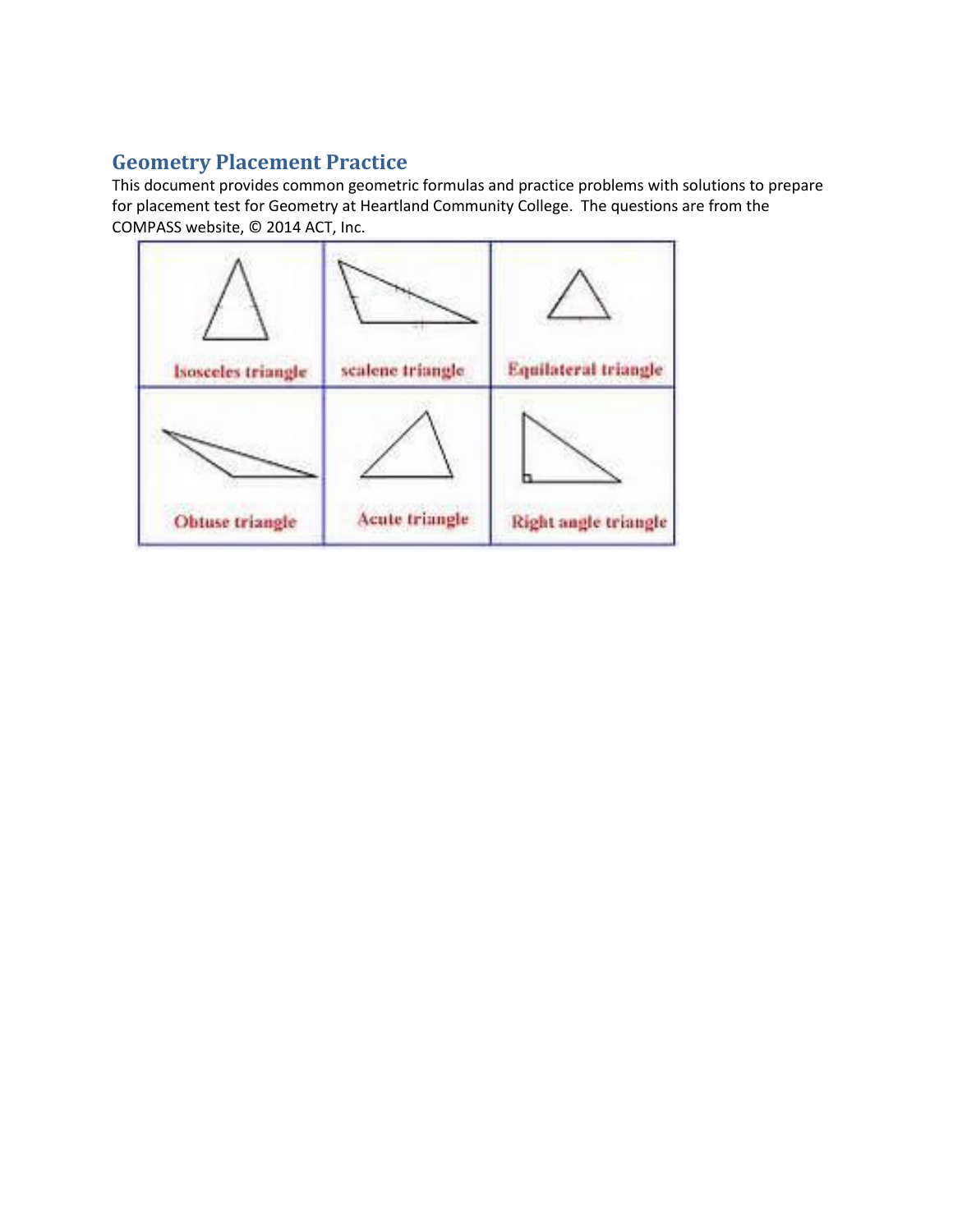### **Parallel lines**

are lines in the same plane that never intersect. They are always the same distance apart.

# **Perpendicular lines**

are lines that meet at a right angle, that is, at an angle that measures  $90^\circ$ .







A'B' B'C' C'A'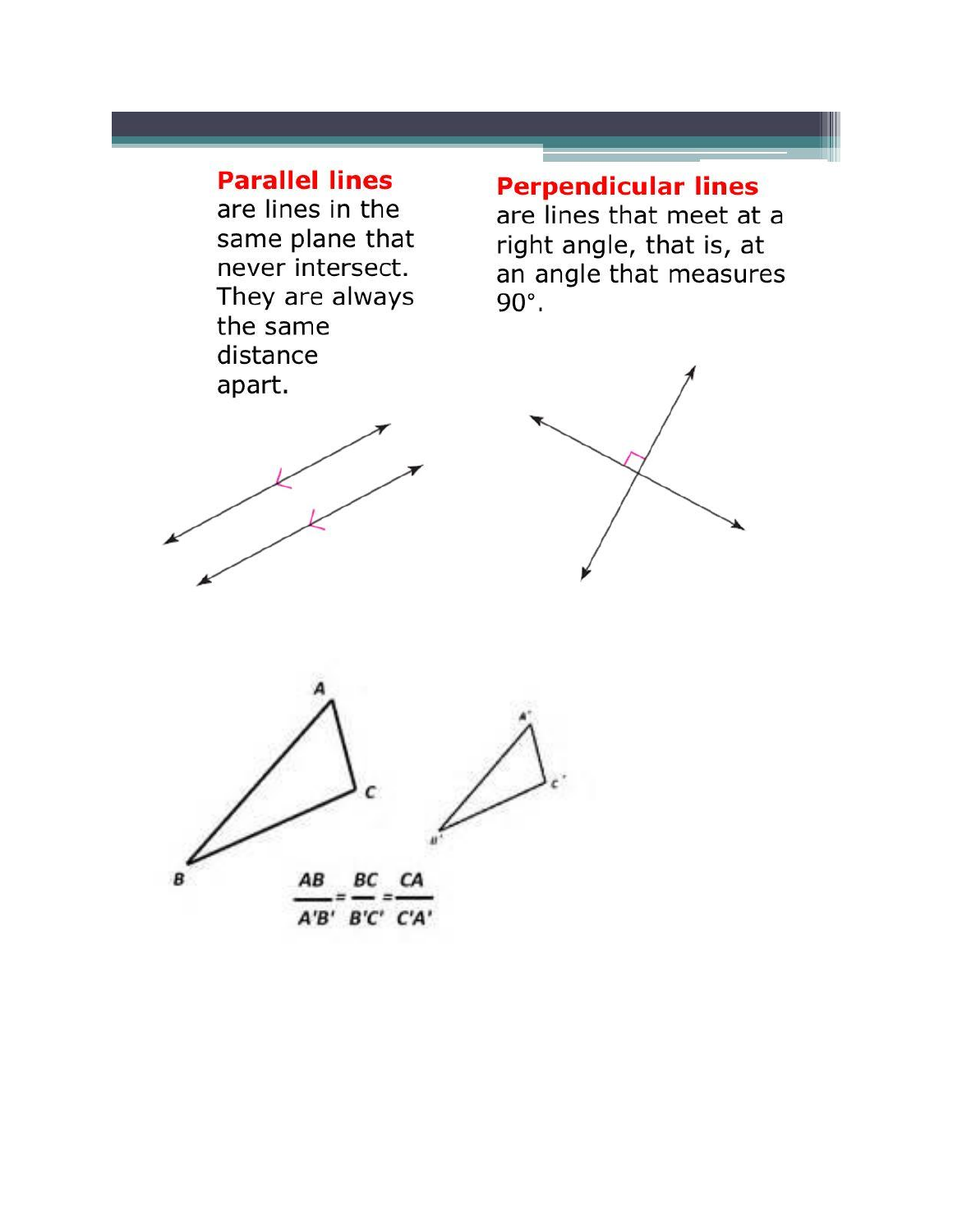| Term         | Dimensions | Graphic         | Symbol  |
|--------------|------------|-----------------|---------|
| Point        | Zero       |                 | ۰A      |
| Line Segment | One        | в               | AB      |
| Ray          | One        | $B \rightarrow$ | AB      |
| Line         | One        |                 | AB      |
| Plane        | Two        |                 | Plane M |



## **Triangle Sum Theorem**

The sum of the interior measures of the angles of a triangle is 180 degrees.



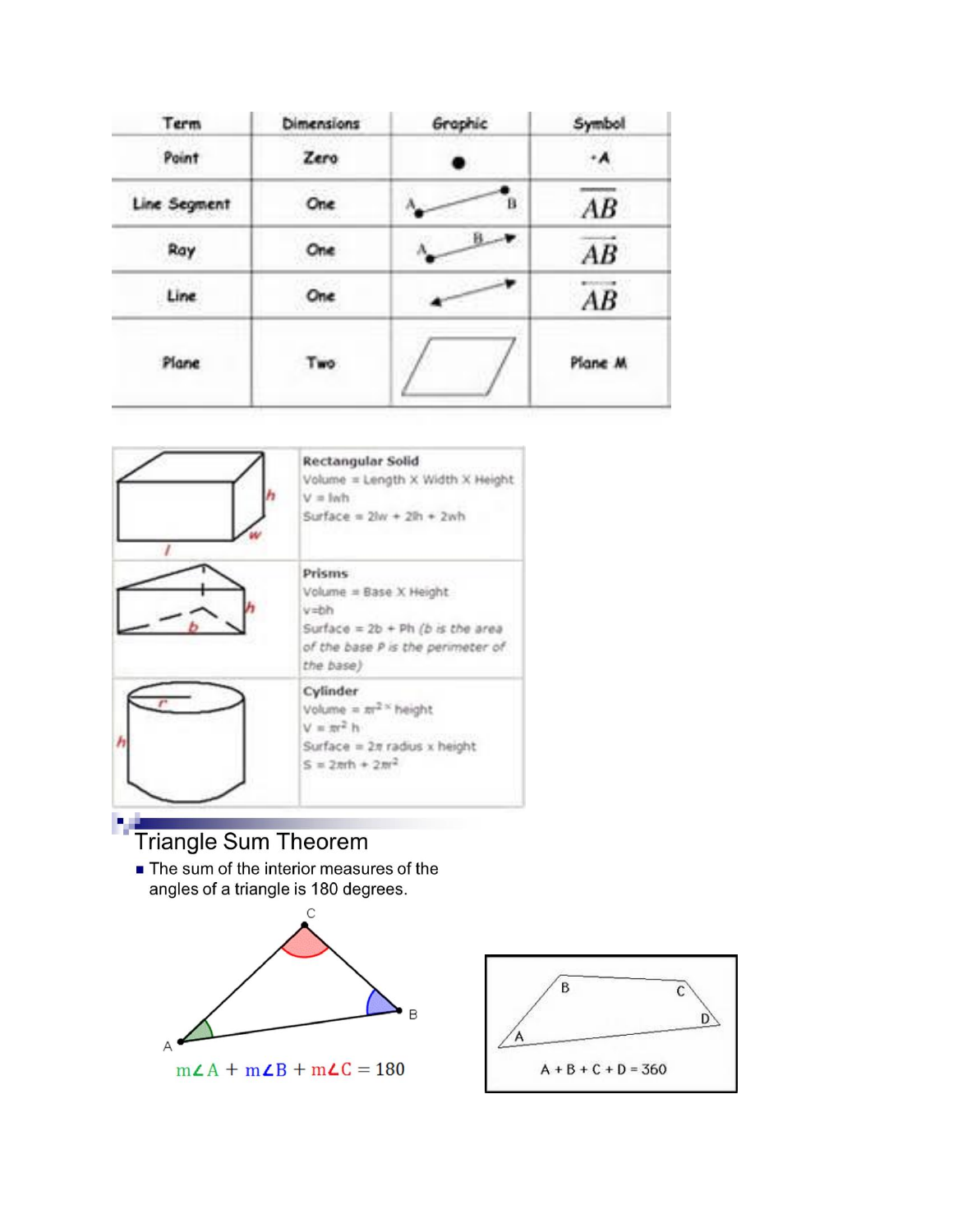

In the image above on the left, angles A and B are complementary, or complements of one another, because the sum of their measures is 90 degrees. Angles C and D are supplementary, or supplements of one another, because the sum of their measures is 180 degrees. Angles C and D are also a linear pair since they form a line.

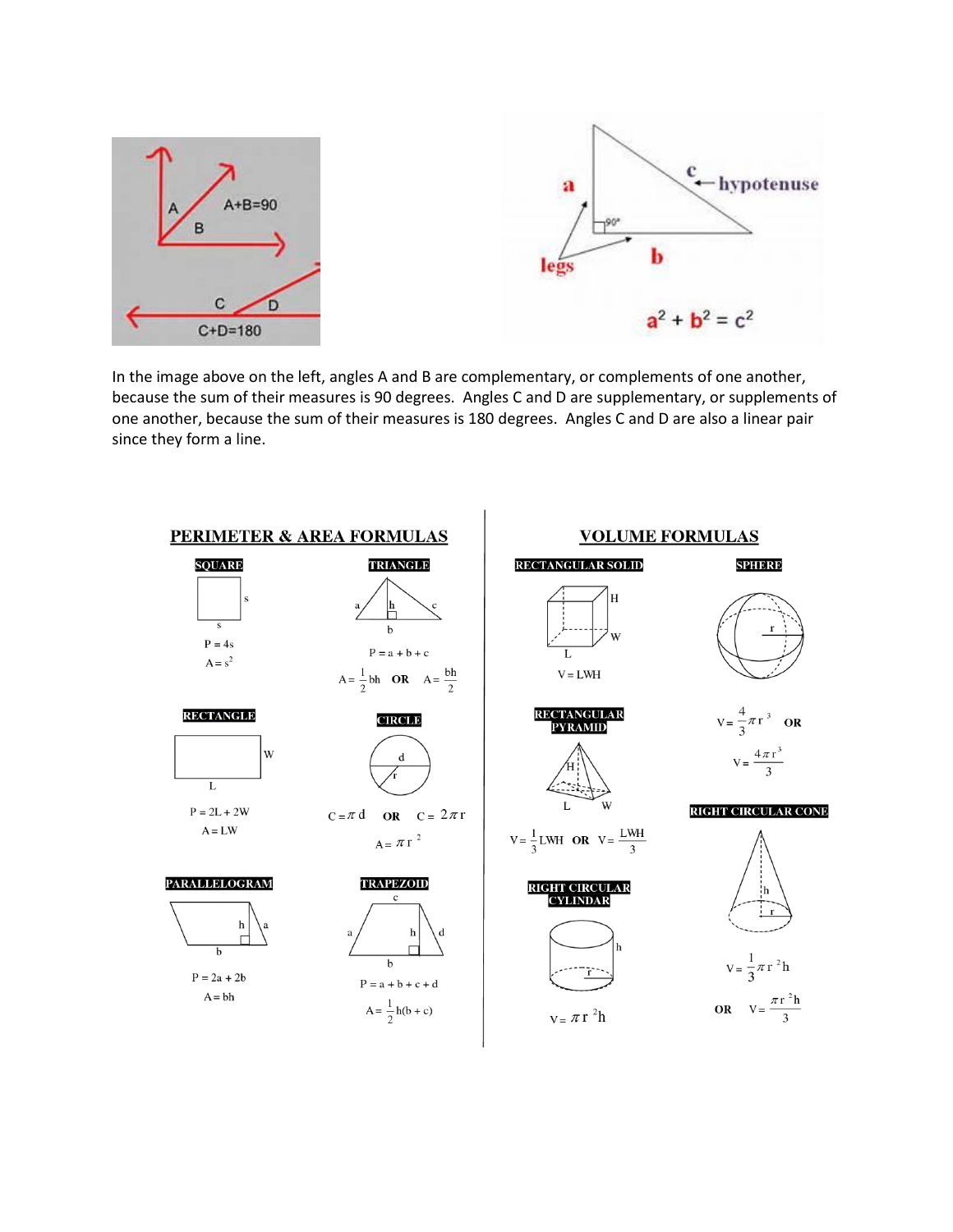Practice Problems

1. In the figure below, line *m* is parallel to line *n*, and line *t* is a transversal crossing both *m* and *n*. Which of the following lists has 3 angles that are all equal in measure?



Solution: Since line *m* and line *n* are parallel, then corresponding angles on each side of the transversal are congruent (equal in measure) which means that ∠ a and ∠ d have equal measure. In addition, vertical angles (like ∠ a and ∠b) have equal measure. Therefore, angles a, d, and b all have equal measure.

2. As shown in the figure below, ΔABC is isosceles with the length of  $\overline{AB}$  equal to the length of  $\overline{AC}$ . The measure of  $\angle BAC$  is 40° and points B, C, and D are collinear. What is the measure of  $\angle$ ACD?



Solution: Since the measures of the three angles in any triangle add up to 180 degrees, we know that the measures of ∠ABC and ∠ACB will add to be 140 degrees (180° – 40°). Also, ∠ABC and ∠ACB have equal measure since an isosceles triagle has two congruent angles. Therefore, each measures 140/2 , or 70°. Finally, ∠ACB and ∠ACD are a linear pair (form a line) and their measures will add to 180 degrees. Therefore, the missing angle measure is  $180^\circ - 70^\circ = 110^\circ$ .

3. The diagram below shows a pasture which is fenced in. All but one section of fence run straight north-south or east-west. Consecutive fence posts are 10 feet apart except for the one diagonal section. Which of the following statements best describes P, the perimeter of the pasture, in feet?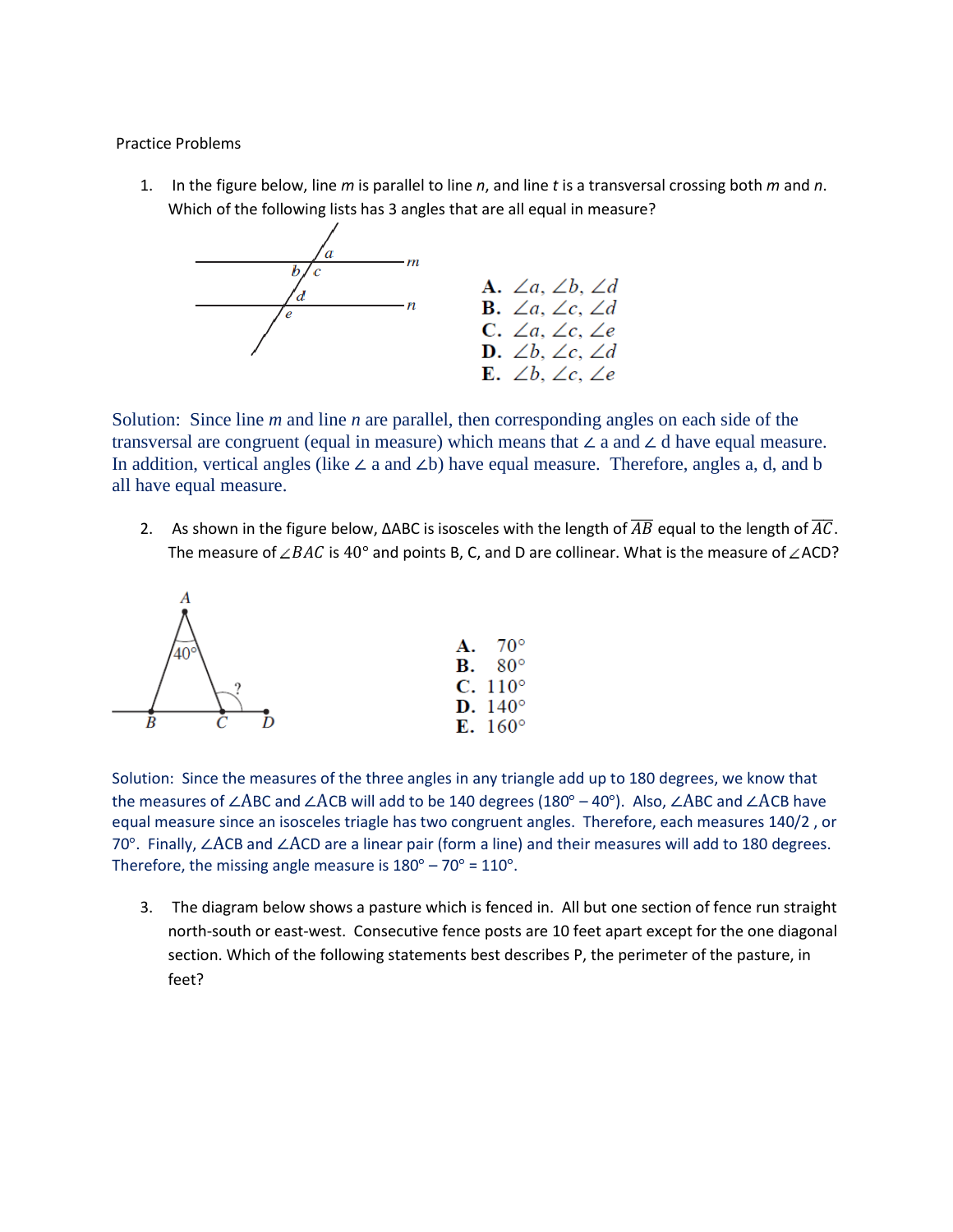

Solution: Counting all lengths between fence posts, we have 7 vertical lengths on the left side, 6 vertical lengths on the right side, 3 horizontal lengths on the top and 4 horizontal lengths on the bottom. This gives us 20 lengths or 200 feet of fencing. Using the Pythagorean Theorem, with two base sides of 10, we can calculate that the diagonal is 10 $\sqrt{2}$ . The  $\sqrt{2}$  is approximately 1.4 giving an approximation of  $(10)(1.4) = 14$  for the length of the diagonal side. Thus, the perimeter measures around 214 feet. Therefore, the perimeter is greater than 210, but less than 230.

4. A person had a rectangular-shaped garden with sides of lengths 16 feet and 9 feet. The garden was changed into a square design with the same area as the original rectangular-shaped garden. How many feet in length are each of the sides of the new square-shaped garden?

**A.** 7  
**B.** 9  
**C.** 12  
**D.** 
$$
5\sqrt{7}
$$
  
**E.** 16

Solution: The area of the original rectangular-shaped garden was A = 16  $*$  9 = 144  $ft^2$ . For a square with sides of length s, the area is  $s^2$ . In this case we need the area of the square to equal the area of the rectangle, or  $s^2 = 144 ft^2$ . Taking the positive square root of both sides we get s = 12 feet for each side length of the new square-shaped garden.

5. In the figure below,  $\triangle ABC$  is right triangle. The length of  $\overline{AB}$  is 6 units and the length of  $\overline{CB}$  is 3 units. What is the length, in units, of  $\overline{AC}$ ?



Solution: Using the Pythagorean Theorem, we have  $3^2 + ?^2 = 6^2$ . Solving this, we have  $9 + ?^2 = 36$  or  $f^2 = 27$ . Taking the positive square root of both sides, we get  $\sqrt{27}$ = $\sqrt{9*3} = 3\sqrt{3}$  for the missing side length.

6. If a central angle of measure  $30^\circ$  is subtended by a circular arc of length 6 meters, as is illustrated below, how many meters in length is the radius of the circle?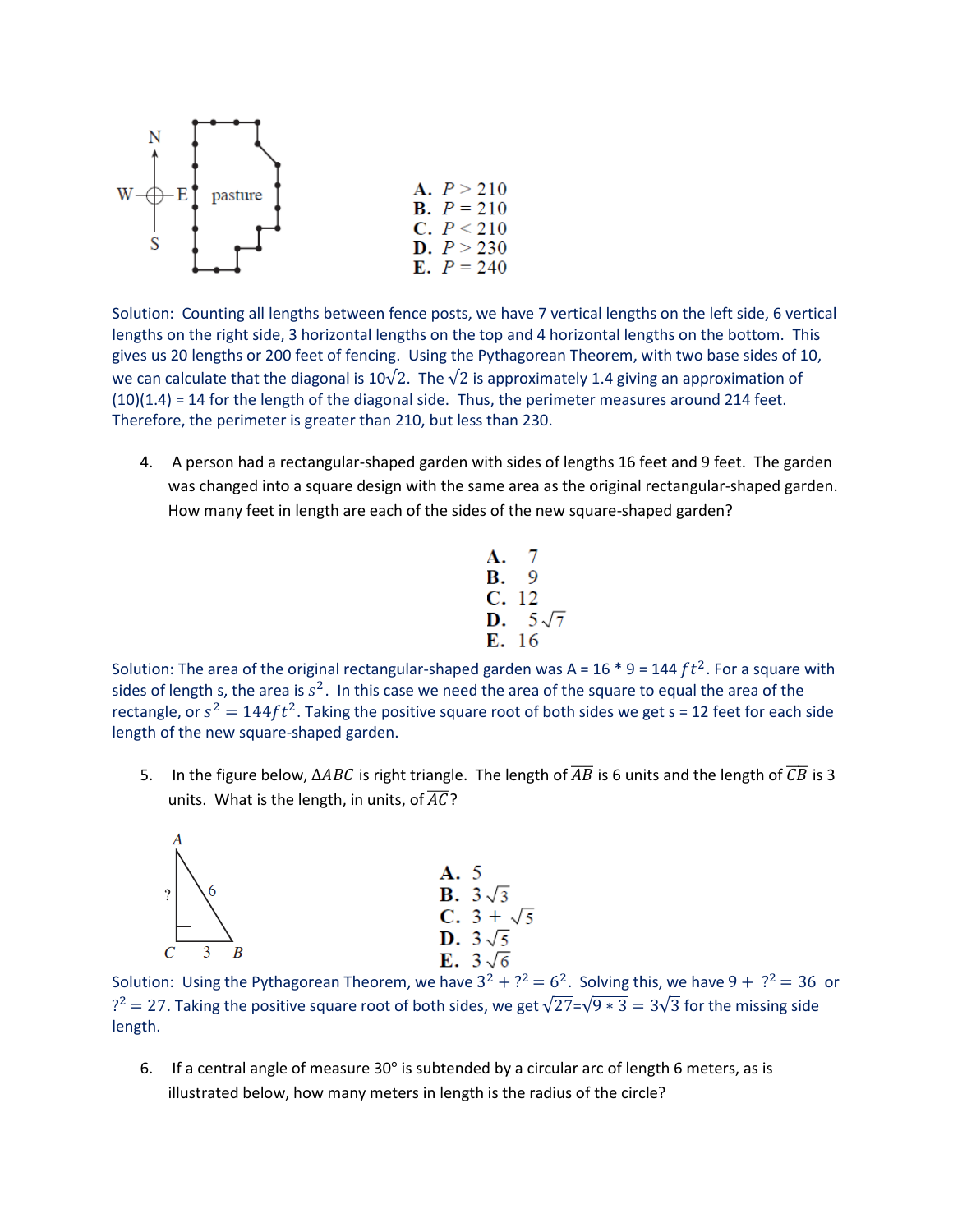

Solution: We know that a central angle of 360° is subtended by a circular arc of length  $2\pi r$ . Using proportions, we have  $\frac{2\pi r}{360} = \frac{6}{36}$  $\frac{0}{30}$ . To solve for the radius, we need to isolate *r*. Reduce both fractions first to get  $\frac{\pi r}{180} = \frac{1}{5}$  $\frac{1}{5}$ . Finally, multiply both sides by  $\frac{180}{\pi}$  to get  $r = \frac{36}{\pi}$  $\frac{\pi}{\pi}$ .

7. A rectangular box with a base 2 inches by 6 inches is 10 inches tall and holds 12 ounces of breakfast cereal. The manufacturer wants to use a new box with a base 3 inches by 5 inches. How many inches tall should the new box be in order to hold exactly the same volume as the original box? (Note: The volume of a rectangular box may be calculated by multiplying the area of the base by the height of the box.)

A. 8 **B.** 9  $C. 10$ D. 11 E. 12

Solution: The volume of the original rectangular box is  $2 \cdot 6 \cdot 10$  (V = LWH), or V = 120  $in^3$ . This holds 12 ounces of cereal. We want to know the height of a new box that will also hold 12 ounces of cereal or have volume of 120  $in^3$ . This provides the equation: 120 = 3 ⋅ 5 ⋅ H. Solving for H, we have H = 8 inches.

8. In the figure below, the circle centered at B is internally tangent to the circle centered at A. The smaller circle passes through the center of the larger circle and the length of  $\overline{AB}$  is 5 units. If the smaller circle is cut out of the larger circle, how much of the area, in square units, of the larger circle will remain?



Solution: This problem consists of finding the area of the larger circle and subtracting the area of the smaller circle from it. The radius of the smaller circle is 5 and the radius of the larger circle is 10 (since the length from point B to the outer part of the circle is 5 and the length of  $\overline{AB}$  is also 5.) Therefore, the area of the large circle is 100 $\pi$  and the area of the small circle is 25 $\pi$ . Their difference is 100 $\pi - 25\pi =$  $75\pi$ .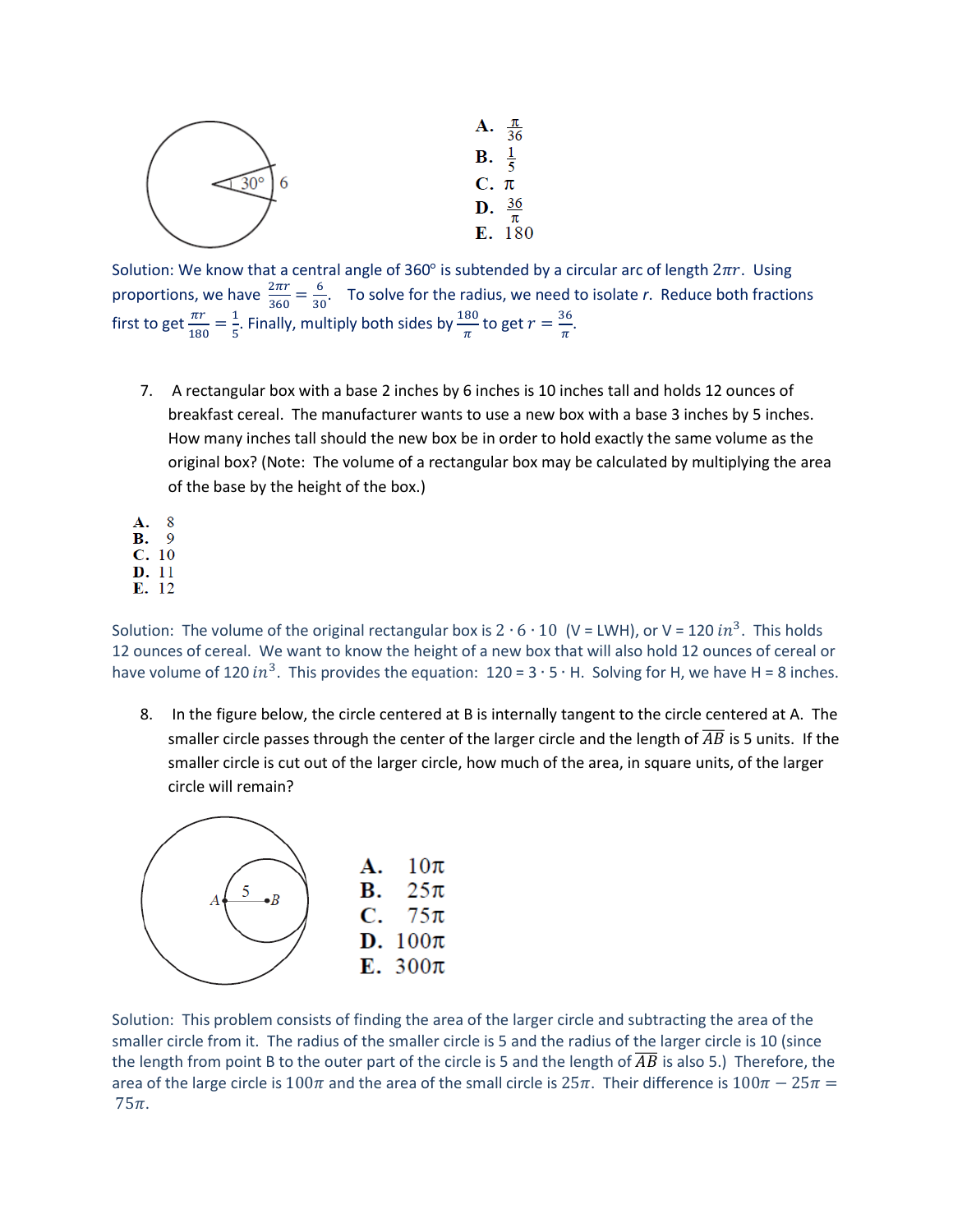9. In the figure below,  $\overline{AB}$  and  $\overline{CD}$  are parallel, and lengths are given in units. What is the area, in square units, of trapezoid ABCD?



Solution: We need to find the area of a trapezoid. The length of  $\overline{AB}$  is 10. In order to find the length of  $\overline{DC}$ , we will need to find DE, the missing length of the side of the right triangle. We will use the Pythagorean Theorem to do that. Our equation is  $4^2 + DE^2 = 5^2$ . 16 +  $DE^2 = 25$  or  $DE^2 = 9$ .  $\overline{DE}$  has length 3. Notice that we have that triangle on both the left and right sides of this trapezoid giving  $\overline{DC}$  a length of 10 + 3 + 3 or 16. The area of the trapezoid is A =  $\frac{1}{2}$  (4)(16 +10) = 2(26) = 52 square units.

10. A 6-foot spruce tree is planted 15 feet from a lighted streetlight whose lamp is 18 feet above the ground. How many feet long is the shadow of that tree?



Solution: We will use similarity of triangles in this problem. Note that the large triangle has base of length 15 + ? or 15 + x and height of 18. Since these are similar triangles (all angles have the same measure), the ratio of corresponding sides will be equal. This gives us the equation 18  $=\frac{6}{1}$  $\frac{0}{x}$ .

 $\frac{1}{15+x}$ 

Using cross multiplication, we have  $18x = 6(15 + x)$ . Distributing the 6 yields 18x = 90 + 6x

 $12x = 90$ 

 $x = 7.5$ , the shadow is 7.5 feet long.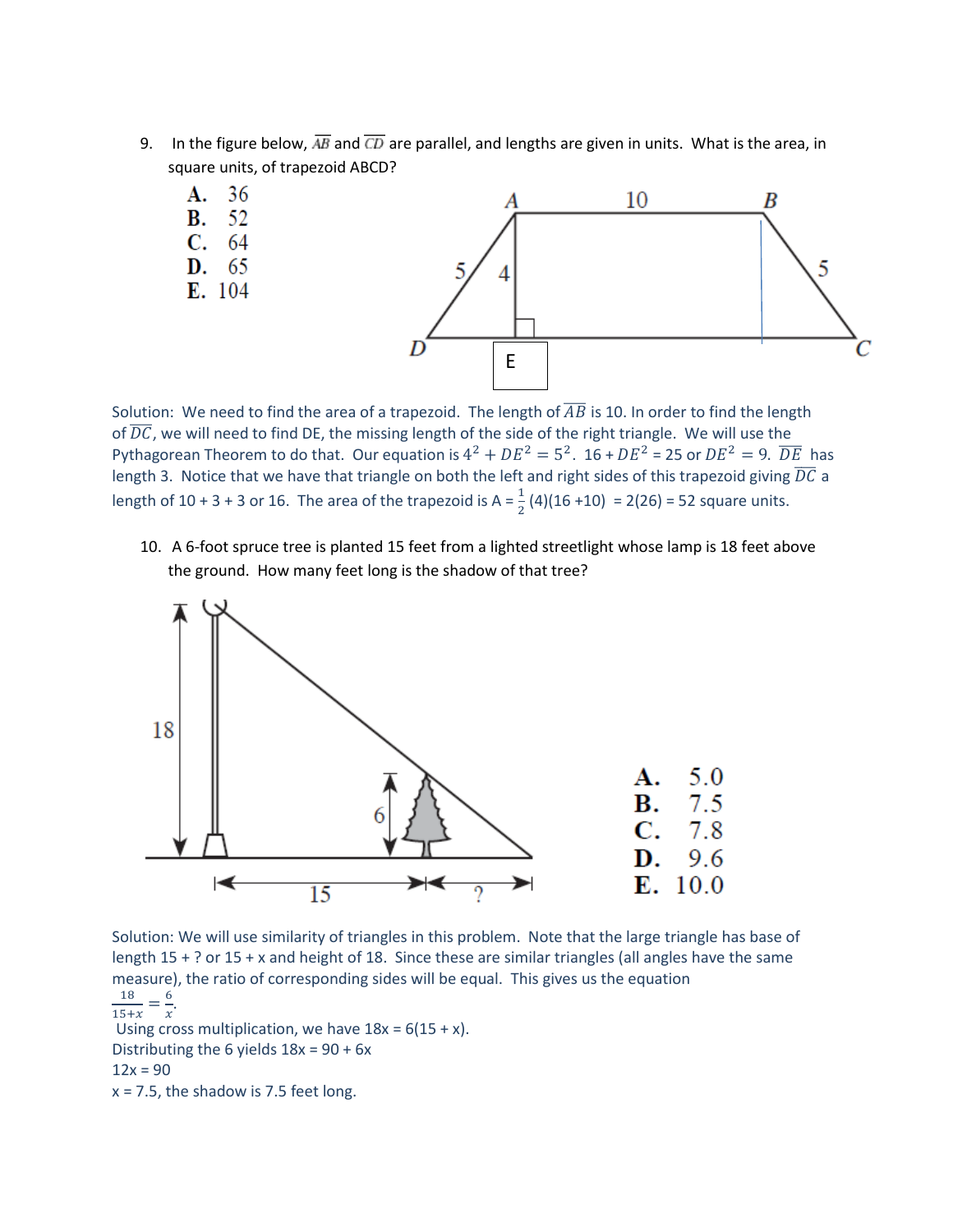11. In the figure below, the lengths of  $\overline{DE}$ ,  $\overline{EF}$ , and  $\overline{FG}$  are given, in units. What is the area, in square units, of  $\triangle DEG$ ?



Solution: Our strategy is to take the area of ⊿GFD and subtract the area of ⊿GFE since both of these are right triangles with area, A =  $\frac{1}{2}bh$ . The area of  $\triangle$  GFD is  $\frac{1}{2}(19 * 10) = 95$  square units. The area of  $\triangle$  GFE is  $\frac{1}{2}$ (7 ∗ 10) = 35 *square units*. Therefore the area of ΔDEG is 95 – 35 or 60 *square units.* 

12. In the figure below  $\overline{AB}$ ,  $\overline{CD}$ , and  $\overline{EF}$  are parallel, and  $\overline{PQ}$  intersects all 3 lines at points R, S, and T, respectively. If the measure of  $\angle$ QTF is 33°, what is the measure of  $\angle$ PRB ?



Solution: When parallel lines are cut by a transversal, alternate interior angles are congruent. In this case, that means m∠ PRA is 33°. Since ∠ PRA and ∠ PRB are a linear pair, the sum of their measures is 180°. Thus, m∠ PRB is 180° – 33° or 147°.



Solution: When parallel lines are cut by a transversal, the ratios of corresponding lengths are equal. Therefore,  $\frac{PB}{PA} = \frac{PM}{PL}$  $\frac{PM}{PL}$  . We are given,  $\frac{PL}{LM} = \frac{5}{3}$  $\frac{3}{3}$ . Using line segment addition, we have PL + LM = PM. Therefore,  $\frac{PM}{PL} = \frac{PL+LM}{PL}$  $\frac{1+LM}{PL} = \frac{5+3}{5}$  $\frac{+3}{5} = \frac{8}{5}$  $rac{8}{5}$ . Thus,  $rac{PB}{PA}$  = 8  $\frac{6}{5}$ .